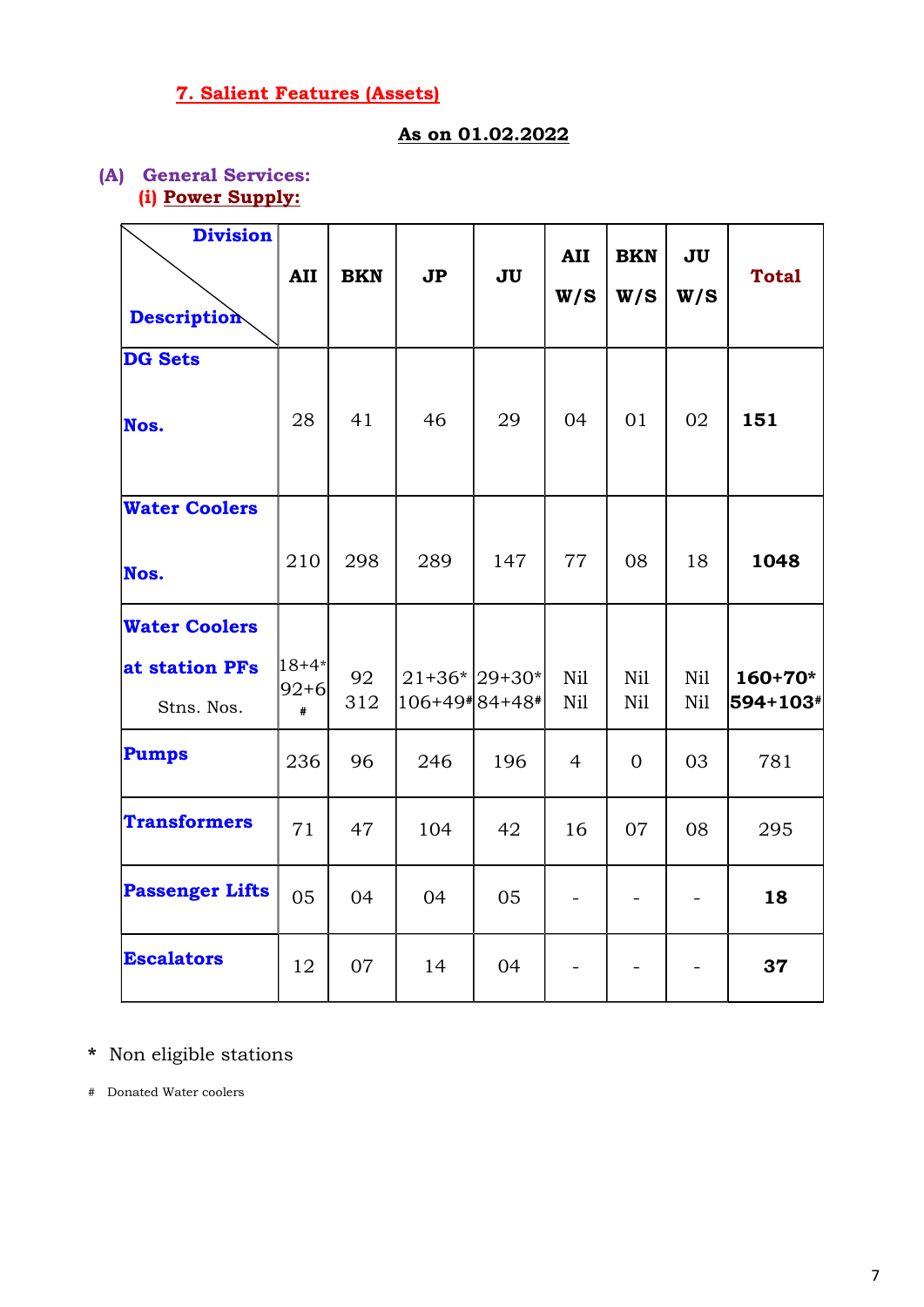#### (ii) Electrified Stations:

| <b>Division</b>                                    |            |            |                |     |              |
|----------------------------------------------------|------------|------------|----------------|-----|--------------|
| <b>Description</b>                                 | <b>AII</b> | <b>BKN</b> | J <sub>P</sub> | JU  | <b>Total</b> |
| <b>Total Railway Stations</b>                      | 133        | 196        | 124            | 143 | 596          |
| <b>Electrified Stations</b>                        | 119        | 196        | 112            | 143 | 570          |
| <b>Eligible Electrified</b><br><b>Station</b>      | 119        | 191        | 112            | 143 | 565          |
| <b>Non-Eligible Electrified</b><br><b>stations</b> | Nil        | 05         | Nil            | Nil | 05           |
| <b>Stations Eligible but</b><br>not electrified    | Nil        | Nil        | Nil            | Nil | Nil          |

# (iii) Electrified Staff Quarters:

| <b>Division</b><br><b>Description</b>     | AII  | <b>BKN</b> | J <sub>P</sub> | JU   | <b>Total</b> |
|-------------------------------------------|------|------------|----------------|------|--------------|
| <b>Total No. of Quarters</b>              | 6949 | 5653       | 4597           | 8405 | 25604        |
| <b>Electrified</b><br><b>Quarters</b>     | 6949 | 5653       | 4597           | 8405 | 25604        |
| <b>Non</b><br><b>Electrified Quarters</b> | 00   | 00         | 00             | 00   | 00           |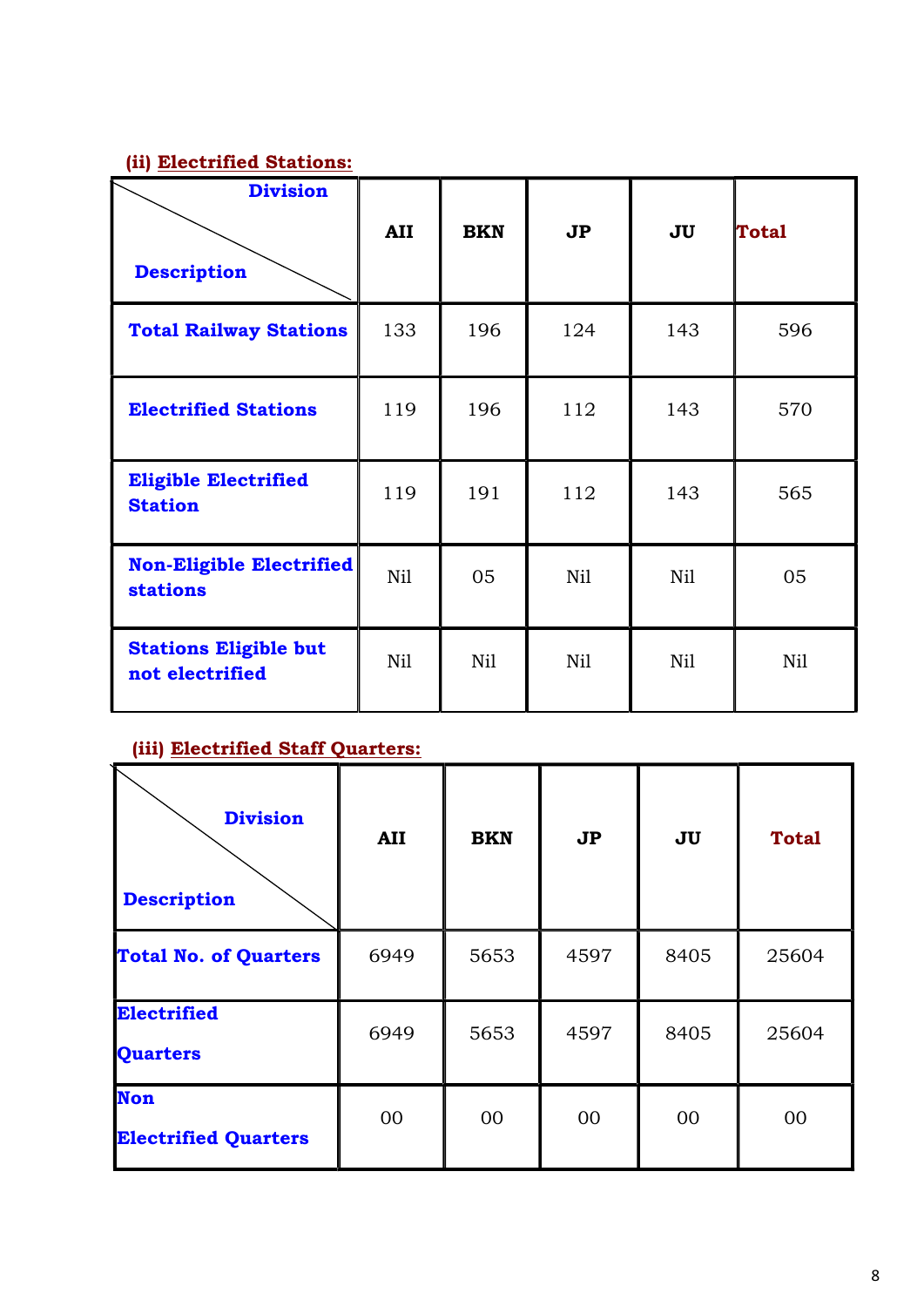### Details of the Sections having CRS sanction / Commissioned on Electric Traction as on 01.02.2022

| <b>SN</b>      | Year<br>during<br>section<br>electrified | <b>Sections Electrified</b>                                     | <b>RKM</b>                 | <b>TKM</b>                 | <b>Executing</b><br>agency | <b>Remarks</b>                                                                                                                                          |
|----------------|------------------------------------------|-----------------------------------------------------------------|----------------------------|----------------------------|----------------------------|---------------------------------------------------------------------------------------------------------------------------------------------------------|
| 1              | 2014-15                                  | Alwar yard & Alwar bypass<br>line on Mathura - Alwar<br>section | 6.60                       | 14.50                      | CPD/RE/JP                  | CRS Authorization recd, on date<br>27.03.15                                                                                                             |
| $\overline{2}$ | 2015-16                                  | Alwar (Excl.)- Rewari<br>(incl.)                                | 72.26                      | 184                        | CPD/RE/JP                  | CRS Authorization recd. on date<br>30.03.16                                                                                                             |
|                | 2016-17                                  |                                                                 | 00                         | 00                         |                            | No section electrified                                                                                                                                  |
| 3              |                                          | Rewari - Jhilo                                                  | 87.65                      | 124.58                     | CPD/RE/JP                  | CRS Authorization recd. on date<br>09.10.17<br><b>Re-Validation received on</b><br>23.05.20                                                             |
| 4              |                                          | Jhilo - Ringas                                                  | 63.59                      | 76.85                      | CPD/RE/JP                  | CRS Authorization recd. on date<br>30.10.17<br><b>Re-Validation received on</b><br>23.05.20                                                             |
| 5              |                                          | Rewari - Kosli                                                  | 27.19                      | 61.67                      | <b>RVNL</b>                | CRS Authorization recd. on date<br>18.12.17                                                                                                             |
| 6              | 2017-18                                  | Ringas - Phulera                                                | 62.66                      | 79.16                      | CPD/RE/JP                  | CRS Authorization recd. on date<br>13.02.18<br><b>Re-Validation received on</b><br>23.05.20                                                             |
| $\overline{7}$ |                                          | Bhiwani - Rohtak                                                | 46.85                      | 54.90                      | CPD/RE/UMB                 | CRS Authorization recd. on date<br>19.03.18                                                                                                             |
| 8              |                                          | Ajmer - Det                                                     | 166.97                     | 207.35                     | CPD/RE/JP                  | CRS Authorization recd. on date<br>02.04.18                                                                                                             |
| 9              |                                          | Manheru - Hisar                                                 | 74                         | 127.52                     | <b>RVNL</b>                | CRS Authorization recd. on date<br>02.04.18                                                                                                             |
| 10             |                                          | Rewari Yard (HSR line)                                          | 1.04                       | 01.81                      | CPD/RE/JP                  | CRS Minor sanction received in<br>May'18.                                                                                                               |
| 11             |                                          | Hisar-Sirsa                                                     | 82.78                      | 98.80                      | CPD/RE/UMB                 | CRS Authorization recd. on date<br>30.11.18                                                                                                             |
| 12             |                                          | Sirsa-Bathinda                                                  | 72                         | 89                         | CPD/RE/UMB                 | CRS inspection done on<br>28.11.18,<br>Authorization recd. on date<br>30.06.19                                                                          |
| 13             |                                          | Bathinda - Hanumangarh                                          | 92                         | 122                        | CPD/RE/UMB                 | CRS inspection done on<br>03.03.19, Authorisation<br>received on                                                                                        |
| 14             |                                          | Hanumangarh - Suratgarh<br>(Excl)                               | 47                         | 75                         | CPD/RE/UMB                 | CRS Authorization recd, on date<br>27.03.19.                                                                                                            |
| 15             |                                          | Kosli - Manheru                                                 | 42.52                      | 94.20                      | <b>RVNL</b>                | CRS Authorization recd. on date<br>08.03.19                                                                                                             |
| 16             | 2018-19                                  | Det - Udaipur                                                   | 114.824                    | 139.448                    | CPD/RE/JP                  | CRS inspection done on<br>27/28.01.19 &<br>18.12.20. Authorization received<br>on 19.12.20.                                                             |
| 17             |                                          | Phulera - Madar                                                 | 68.85                      | 155.31                     | CPD/RE/JP                  | CRS inspection done on 24.03.19,<br>06.08.19& 26.11.19, CRS<br>Authorization recd. on date<br>27.11.19.<br><b>Re-Validation received on</b><br>06.06.20 |
| 18             |                                          | Guriya - Bhinwaliya                                             | 68                         | 127.52                     | CPD/RE/JP                  | CRS inspection done on<br>25.03.19, Authorization recd. on<br>date 30.06.19                                                                             |
| 19             |                                          | Maval - Palanpur (UP line)                                      | 39                         | 46                         | <b>RVNL</b>                | CRS inspection of UP line done on<br>26.03.19, Authorization recd. on<br>date 30.06.19                                                                  |
| 20             |                                          | Rewari yard line No. 1 to<br>Line No. 4                         |                            | 4.21                       | CPD/RE/JP                  | CRS authorization received on<br>08.03.19                                                                                                               |
|                |                                          | Up to March'19                                                  | 1235.937                   | 1884.061                   |                            |                                                                                                                                                         |
| 21             | 2019-20                                  | Suratgarh (Incl.)-Birdhwal<br>$(Excl.) +$                       | $20 + 7.487$<br>$= 27.487$ | $20 + 7.487$<br>$= 27.487$ | CPD/RE/UMB                 | CRS inspection done on 27.05.19,<br>Authorization received on                                                                                           |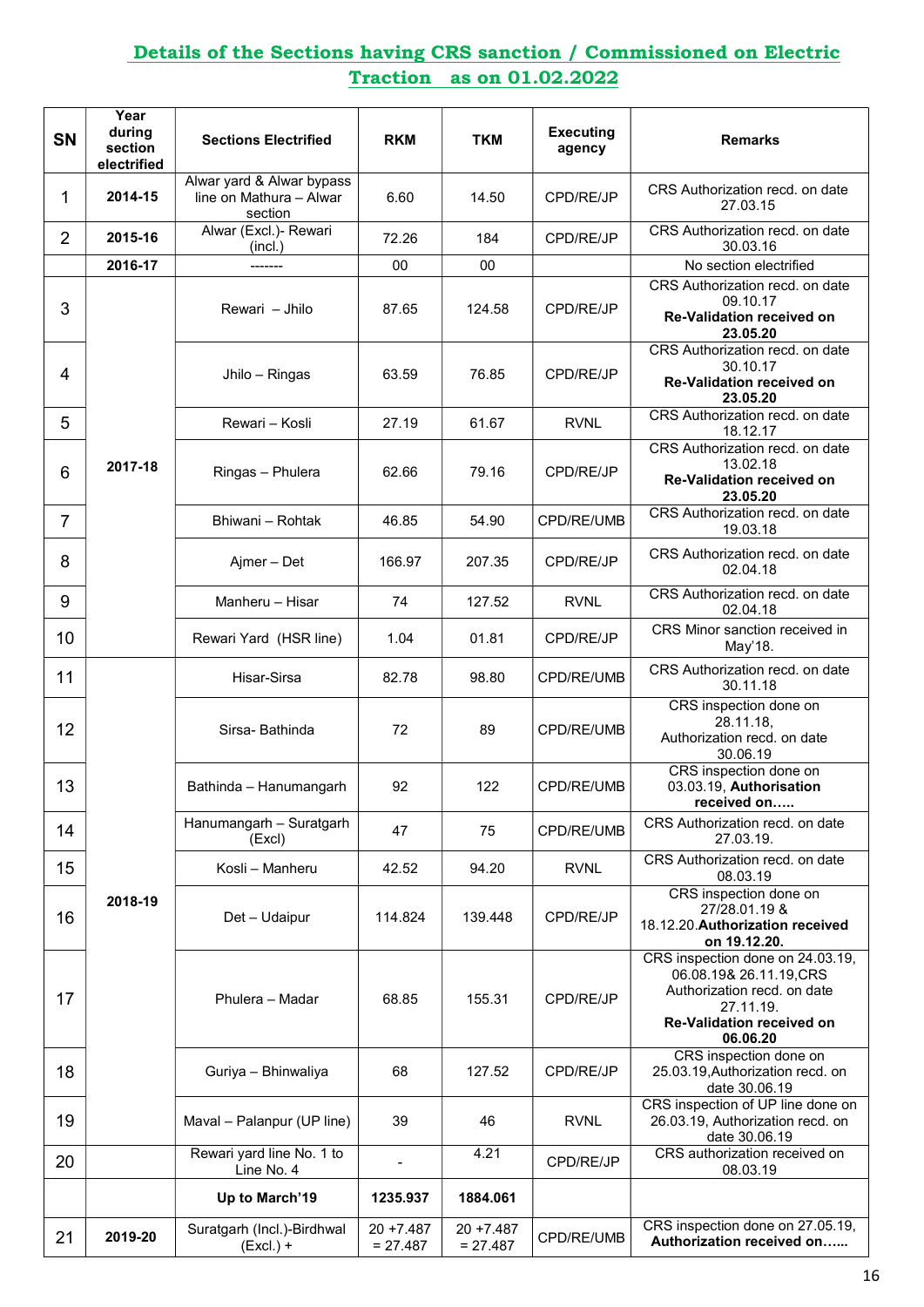|    |         | Birdhwal-STPS                                    |        |         |              |                                                                                                              |
|----|---------|--------------------------------------------------|--------|---------|--------------|--------------------------------------------------------------------------------------------------------------|
|    |         |                                                  |        |         |              |                                                                                                              |
| 22 |         | Bhinwaliya - Rani                                | 30.563 | 65.76   | CPD/RE/JP    | CRS inspection done on 07.08.19,<br>Authorization recd. on date 08.08.19                                     |
| 23 |         | Alwar-Bandikui                                   | 62.25  | 117.59  | CPD/RE/JP    | CRS inspection done on 05.08.19,<br>Authorization recd. on date 08.08.19                                     |
| 24 |         | Rani(Excl.)-Jawai<br>Bandh(Incl.)                | 31.40  | 72.80   | RVNL         | CRS inspection done on 04.09.19,<br>Authorization recd. on date 04.09.19                                     |
| 25 |         | Kanakpura - Phulera                              | 48.622 | 126.489 | CPD/RE/JP    | CRS inspection done on 05.09.19 &<br>26.11.19.<br>Authorization recd. on date 27.11.19                       |
| 26 |         | Sawaimadhopur-Chauth Ka<br><b>Barwara</b>        | 23.3   | 27.0    | <b>RITES</b> | CRS inspection done on 06.09.19,<br>Authorization recd. on date 07.09.19                                     |
| 27 |         | Rewari-Mahendragarh                              | 50.09  | 58.63   | CPD/RE/UMB   | CRS inspection done on 06.11.19,<br>Authorization recd. on date 06.11.19                                     |
| 28 |         | Maval-Jethi&Karjoda-<br>Palanpur DN line         |        | 35.564  | <b>RVNL</b>  | CRS inspection done on 27.11.19,<br>Authorization recd. on date 27.11.19                                     |
| 29 |         | Chauth Ka Barwara-<br>SheodaspuraPadampura       | 83.241 | 96.96   | <b>RITES</b> | CRS inspection done on 29.11.19,<br>Authorization received on 29.11.19                                       |
| 30 |         | Alwar yard (line 4 & 5)                          |        | 5.168   | CPD/RE/JP    | CRS inspection done on 30.11.19,<br>CRS sanction received on 30.11.19                                        |
| 31 |         | BKI yard (line 3 to 5)                           |        | 6.06    | CPD/RE/JP    | CRS inspection done on 30.11.19,<br>CRS sanction received on 30.11.19                                        |
| 32 |         | Madar-Ajmer-<br>Adarshnagar                      | 12.814 | 43.457  | CPD/RE/JP    | CRS inspection done on 25.01.20.<br>Authorization recd. on 27.01.20<br>Re-Validation received on<br>10.06.20 |
| 33 | 2019-20 | Jawaibandh-Swaroopganj                           | 54.42  | 120.07  | <b>RVNL</b>  | CRS inspection done on 21.02.20.<br>Authorization recd. on 22.02.20                                          |
| 34 |         | Mahendragarh-Sadulpur                            | 88.597 | 102.750 | CPD/RE/UMB   | CRS inspection done on 05.03.20.<br>Authorization recd. on 06.03.20                                          |
| 35 |         | Bandikui-Bassi                                   | 56.10  | 118.75  | CPD/RE/JP    | CRS inspection done on 19.03.20.<br>Authorization recd. on 21.03.20                                          |
| 36 | 2020-21 | Dhigawara (Excl.)(DN line)<br>- Bandikui (Excl.) | 0      | 34.5    | CPD/RE/JP    | CRS inspection done on 25.11.20.<br>Authorization recd. on 28.11.20                                          |
| 37 |         | Bassi(Excl.)-Kanakpura<br>(Incl.)                | 41.9   | 117.362 | CPD/RE/JP    | CRS inspection done on 26.11.20.<br>Authorization recd. on 28.11.20                                          |
| 38 |         | Swarupganj(Incl.)-Abu<br>Road(Excl.)             | 26.00  | 60.30   | <b>RVNL</b>  | CRS inspection done on 23.02.21.<br>Authorization recd. on 23.02.21                                          |
| 39 |         | Abu<br>Road(Incl.)(L.N.1,2&3)-<br>Maval (Incl.)  | 11.50  | 28.50   | <b>RVNL</b>  | CRS inspection done on 23.02.21.<br>Authorization recd. on 23.02.21                                          |
| 40 |         | Jethi(Excl.)-Karjoda (Excl.)<br>DN line          |        | 10.10   | <b>RVNL</b>  | CRS inspection done on 20.03.21.<br>Authorization recd. on 20.03.21                                          |
| 41 | 2020-21 | S. Padampura (Excl.) -<br>Jaipur(Excl.)          | 23.5   | 28.41   | <b>RITES</b> | CRS inspection done on 28.03.21.<br>Authorization recd. on 28.03.21                                          |
| 42 |         | Jaipur(Excl.)-Ringas(Excl.)                      | 58.47  | 70.95   | <b>RITES</b> | CRS inspection done on 28.03.21.<br>Authorization recd. on 28.03.21                                          |
| 43 |         | Churu(Incl.)-<br>Sadulpur(Excl.)                 | 58.18  | 73.64   | CPD/RE/UMB   | CRS inspection done on 29.03.21.<br>Authorization recd. on 29.03.21.                                         |
| 44 |         | Sadulpur(Incl.)-<br>Gogameri(Incl.)              | 80.09  | 99.20   | CPD/RE/UMB   | CRS inspection done on 30.03.21.<br>Authorization recd. on 30.03.21.                                         |
| 45 |         | Gogameri(Excl.)-<br>Nohar(Incl.)                 | 25.94  | 29.81   | CPD/RE/UMB   | CRS inspection done on 30.03.21.<br>Authorization recd. on 30.03.21.                                         |
| 46 |         | Madar-Daurai bypass-<br>Beawar(Excl.)            | 58     | 129.687 | CPD/RE/JP    | CRS inspection done on 31.03.21.<br>Authorization recd. on 31.03.21.                                         |
| 47 |         | MD(Excl.)-byepass-<br>Adarshnagar(Excl.)         | 6.118  | 6.118   | CPD/RE/JP    | Authorization recd. on 08.07.21.                                                                             |
| 48 | 2021-22 | Jaipur yard (LN-4 to LN-<br>14)                  | 0      | 14.53   | CPD/RE/JP    | CRS inspection done on 30.07.21.<br>Authorization recd. on 30.07.21.                                         |
| 49 |         | <b>Birdhwal-STPS</b>                             | 13     | 13      | CPD/RE/UMB   | Charged in July'21                                                                                           |